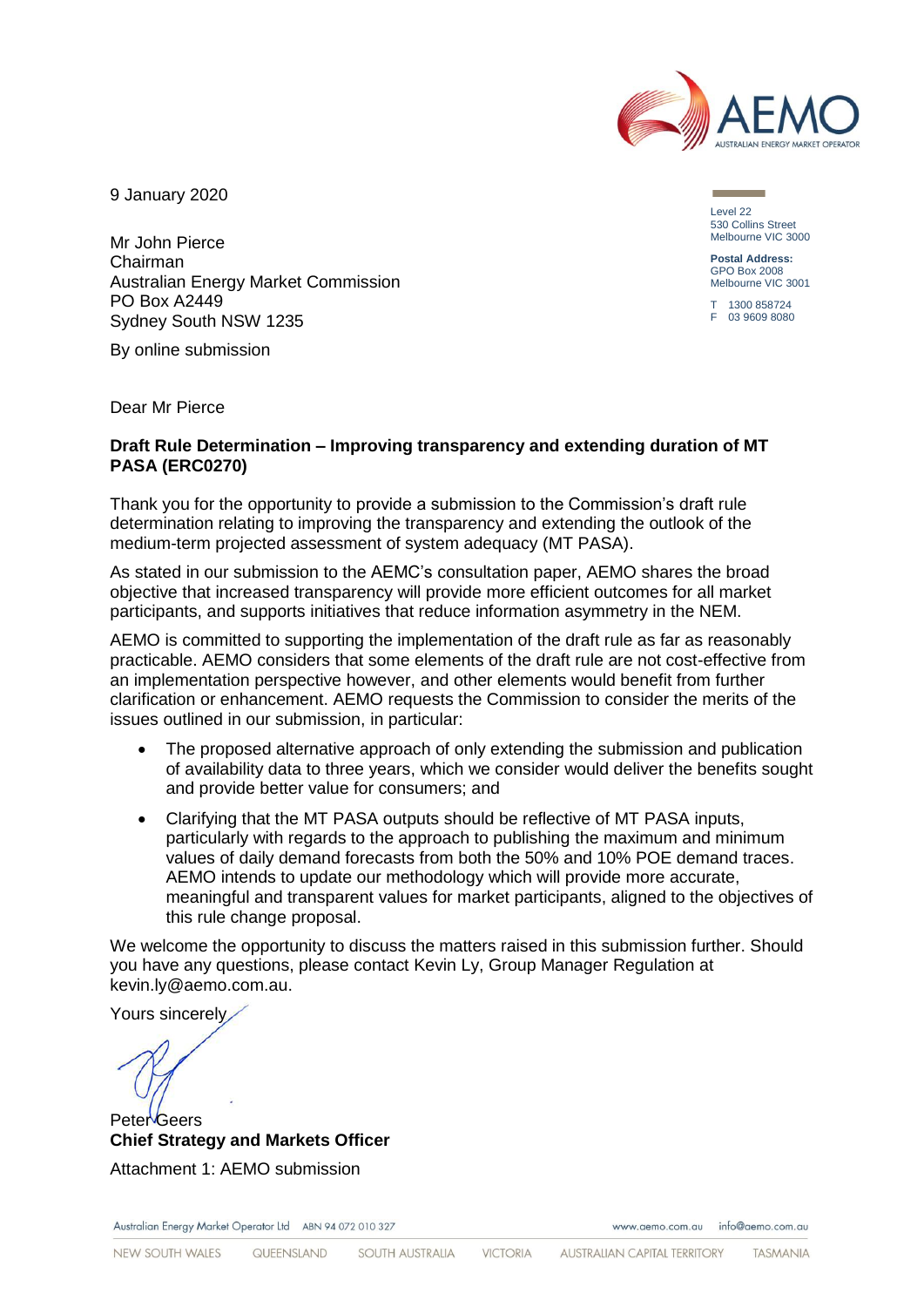

#### TTACHMENT 1:

# AEMO SUBMISSION TO THE DRAFT RULE DETERMINATION – IMPROVING TRANSPARENCY AND EXTENDING DURATION OF MT PASA (ERC0270)

#### **1. Introduction**

AEMO welcomes the opportunity to provide a submission to the Commission's draft rule determination relating to improving the transparency and extending the outlook of the medium-term projected assessment of system adequacy (MT PASA).

As stated in our submission to the consultation paper, AEMO shares the broad objective that increased transparency will provide more efficient outcomes for all market participants, and supports initiatives that reduce information asymmetry in the NEM.

The PASA is a comprehensive program of information collection, analysis and disclosure of medium term and short-term power system security and reliability of supply prospects so that Registered Participants are properly informed to enable them to make decisions about supply, demand and outages of transmission networks in respect of periods up to two years in advance.

With the unprecedented transformation of the market and increasing number of intermittent generators coming online, predicting the medium-term demand-supply balance has become increasingly challenging. AEMO appreciates that commercial decisions to increase supply and/or demand response are based on the provision of accurate, timely and transparent information.

Having considered the draft determination, including feedback from market participants and stakeholders to the consultation paper, AEMO is committed to supporting the implementation of the draft rule as far as reasonably practicable. AEMO considers that some elements of the draft rule are not cost-effective from an implementation perspective however, and other elements would benefit from further clarification or enhancement. AEMO requests the Commission to consider the merits of the issues and proposed enhancements outlined below.

#### **2. Publication of generator availability data**

AEMO is supportive of the Commission's draft rule for AEMO to publish scheduled generating unit availability information at the individual dispatchable unit identification (DUID) level on the basis that it will improve the transparency and the accuracy of information regarding the supply side of the NEM; AEMO is technically able to publish this information with low additional cost; and the Commission is satisfied that it is unlikely to increase the risk of coordinated market power.

AEMO has interpreted this requirement as applying to scheduled generation as per the current rules' requirement and practice; that is, the draft rule does not apply to semischeduled, intending or new entrant generation. AEMO requests that the Commission consider clarifying this in the final determination.

AEMO proposes that the AEMC should consider whether the requirements for generators to provide availability inputs that reflect the impact of temperature deratings, and for AEMO to publish individual generator availability, should be extended to semi-scheduled generation in the future. This would bring the requirements and information disclosure for scheduled and semi-scheduled generation into alignment.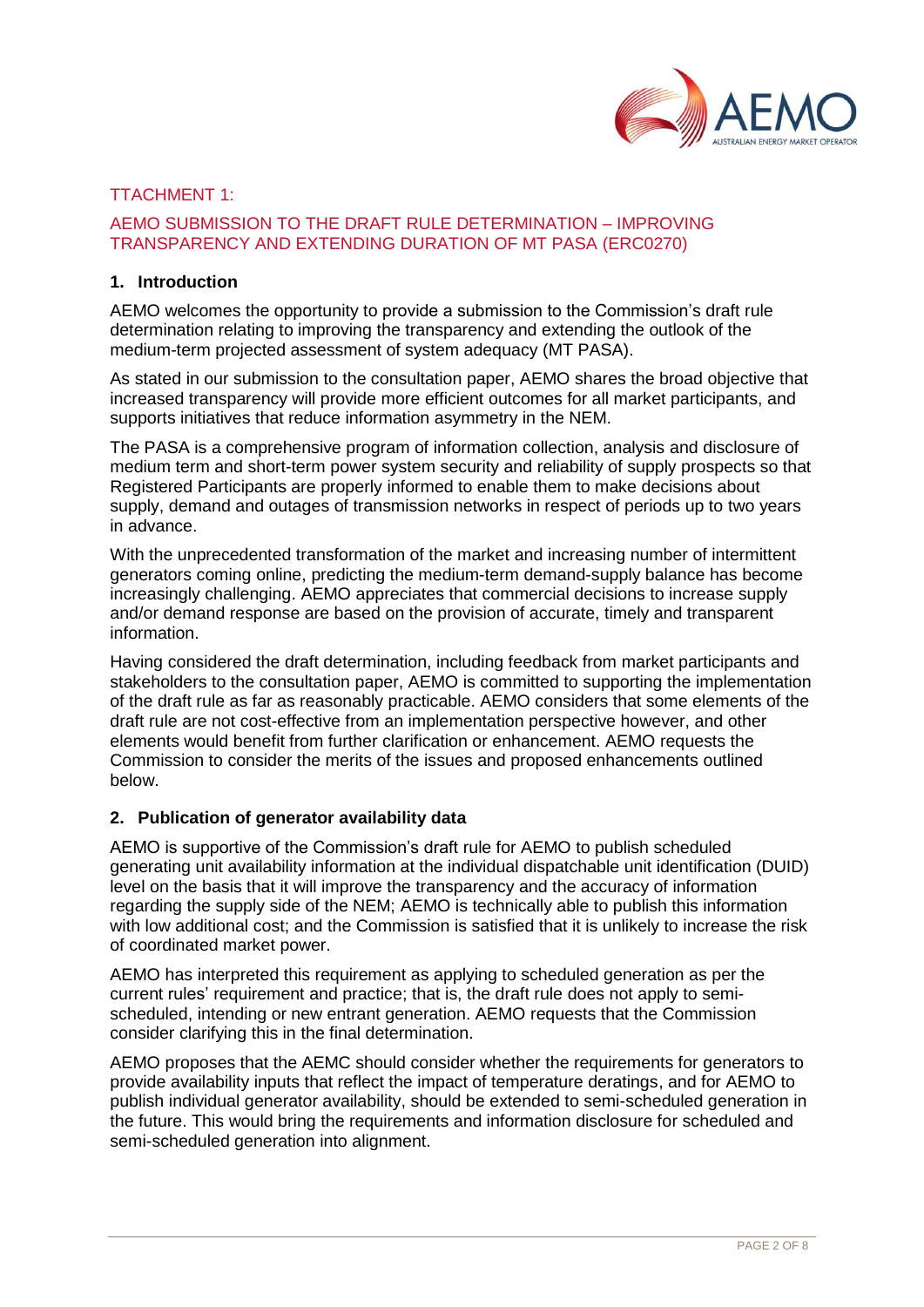

# **3. MT PASA duration**

The AEMC's draft rule is to extend the MT PASA outlook from two to three years. The Commission considers that providing market participants with generation availability and reliability assessment information, at a daily resolution, over a three-year outlook would allow participants to respond, through:

- generators adjusting planned maintenance schedules over a longer period
- greater confidence in future market conditions and contracting
- investment in new supply.

The Commission noted that the Electricity Statement of Opportunities (ESOO) forecasts are published yearly, at a yearly resolution, and are less likely to provide the level of information required by participants to identify capacity shortfalls, adjust maintenance schedules, and improve market liquidity.

As stated in our submission to the Commission's consultation paper, the purpose of the MT PASA is to provide the market with information related to possible low reserve conditions and to assist market participants in making operational decisions.

AEMO remains of the view that extending the MT PASA reliability outlook from two to three years does not deliver any benefit to the market. AEMO proposes that rather than extending the reliability outlook component of MT PASA, the benefits described above would be delivered by extending the period over which participants are required to submit PASA availability, and the publishing of that availability. The following sub-sections set out AEMO's reasoning for this proposed alternative approach.

# **3.1. Overlap with existing processes**

The ESOO incorporates a reliability assessment against the reliability standard defined in the National Electricity Rules (NER) and AEMO's Reliability Forecast under the Retailer Reliability Obligation (RRO), and is the primary mechanism for informing market participants, new investors, and jurisdictional bodies about development opportunities in the National Electricity Market (NEM) over a 10-year outlook.

A number of stakeholders in their submissions indicated that an extension of MT PASA would provide a means for stakeholders to understand how the forecast of USE in the third year has changed, potentially due to some market response. Under the NER, if after the publication of the ESOO, information becomes available to AEMO that materially changes the ESOO, AEMO must as soon as practicable publish that information and, if appropriate, publish an updated reliability forecast.

The ESOO would also be the primary publication used to determine requirements for RERT three years out as proposed in the draft rule for the Victorian jurisdictional derogation on RERT contracting. AEMO's view is that the ESOO is AEMO's most comprehensive view of reliability and will often take precedence over the MT PASA forecasts.

The ESOO and MT PASA simulation models are identical and differ only in the inputs assumed. The ESOO provides more flexibility to account for the full spectrum of risks and uncertainties that could influence reliability. Furthermore, the MT PASA forecast may be influenced by generator outages that are scheduled to occur during summer, however this outage could be flexible based on short-term forecasts. These outages could inflate the USE forecast and may not be appropriate to consider when procuring RERT. MT PASA is therefore not required to be extended as a result of the possible extension to RERT contracting in Victoria.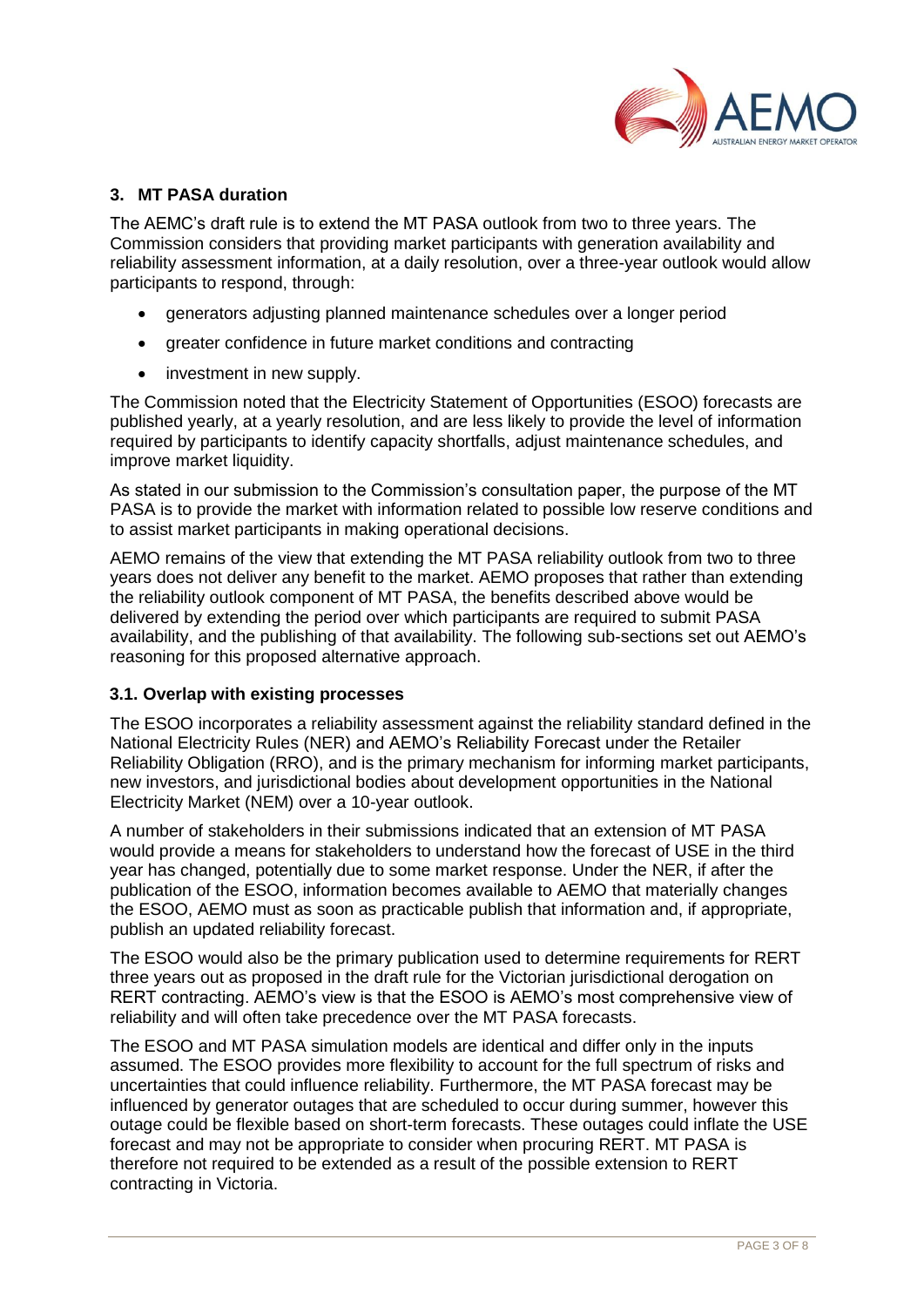

Therefore, AEMO does not believe there is value in having overlapping USE forecasts of this period, particularly given the costs and challenges involved in an extended MT PASA horizon documented below.

# **3.2. Cost**

Undertaking the reliability assessment is a detailed, complex and relatively costly process. AEMO uses probabilistic modelling to determine the expected USE by NEM region. This is done through time-sequential modelling at the interval level using Monte-Carlo simulations of security-constrained optimal dispatch. AEMO compares the probability-weighted USE assessment against the reliability standard and identifies where the standard is exceeded.

AEMO has now undertaken a detailed assessment of the system upgrades that would need to be undertaken to extend the reliability outlook component of the MT PASA to three years. The estimated cost of this work would be approximately AUD \$800,000, in addition to an increase in operational cost of approximately AUD \$150,000 per annum. Further to these costs, the upgrades would require AEMO to allocate internal staff away from other activities we regard as more critical to the achievement of the National Electricity Objective (NEO).

These cost estimates relate purely to the development of the MT PASA system and do not account for other costs which are described further below.

AEMO considers that both the financial expenditure and allocation of internal resources does not represent value for money for consumers given the questionable benefits delivered from the extended reliability assessment.

# **3.3. Quality of data**

AEMO is of the view that the input data that would be used in the third year of the reliability assessment would be of poor quality. The primary inputs that regularly change in the MT PASA process are the availability submissions from market participants and the inclusion of planned transmission outages.

With regards to generator outages, AEMO observes that the frequency with which outages are submitted reduces beyond the first year, and that presumably this would further reduce for any subsequent period. Furthermore, generator outages are very frequently shifted as they get closer, particularly in response to changes in the timing of planned transmission outages.

AEMO therefore doubts that the information provided by a third year of the MT PASA reliability assessment would produce meaningful outcomes, or utilise better information than already assumed for this period in the ESOO. If a prolonged generator outage is expected to impact capability three years out, this information is already required to be submitted to AEMO as part of the ESOO information.

# **3.4. Challenges in extending modelling horizon**

The probabilistic modelling conducted in the MT PASA reliability assessment relies on a number of complex inputs, including the application of a comprehensive set of network constraint equations that represent the thermal and stability limits that currently constrain dispatch in the NEM. The MT PASA system uses constraints that are implemented within AEMO's operational market systems.

If the reliability outlook was extended for three years, AEMO would need to be able to model the impact of major changes to the transmission network three years in advance. For example, if the EnergyConnect interconnector is approved through the RIT-T process, the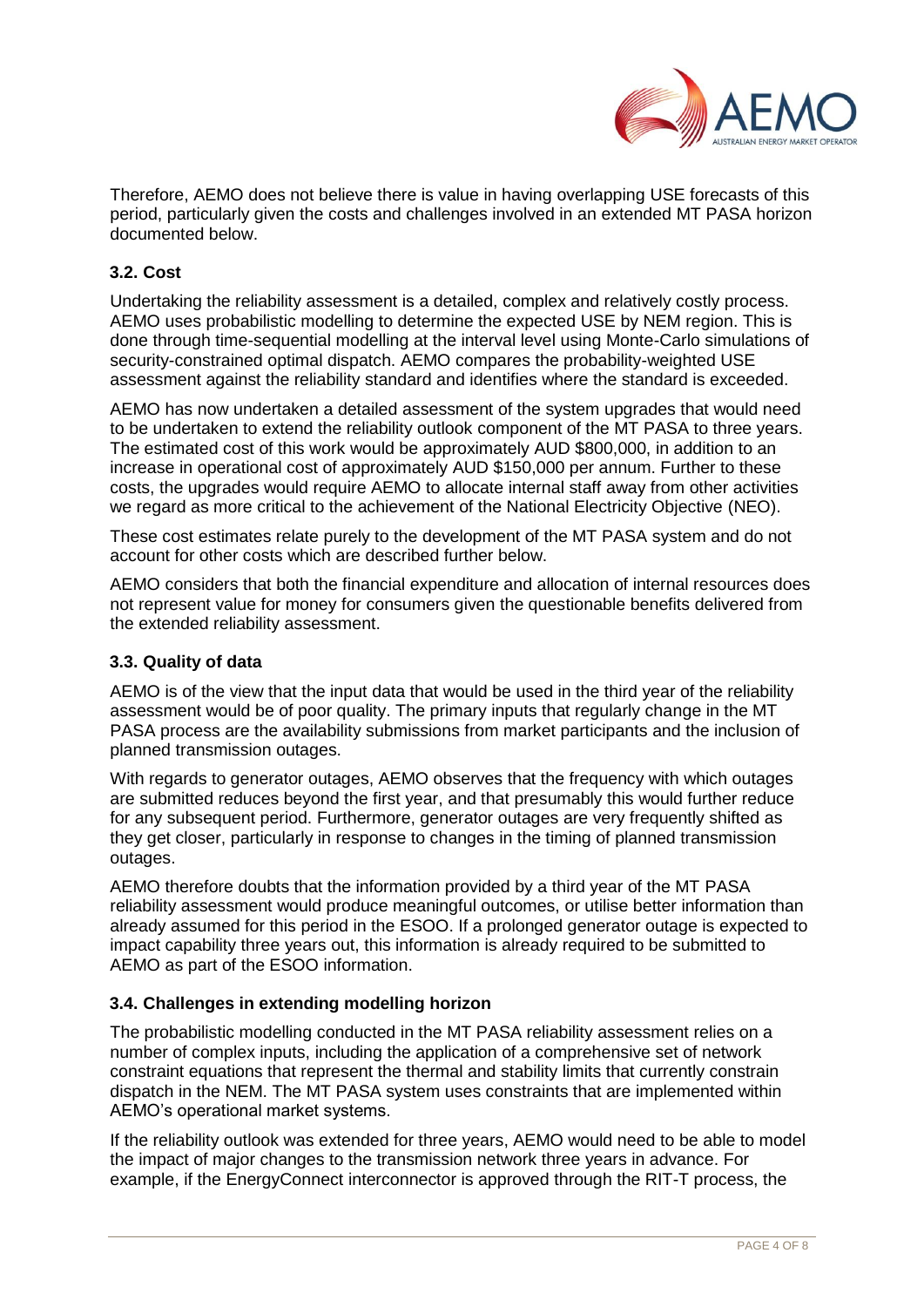

impact of the upgrade will need to be incorporated into reliability assessments from the expected commissioning date. For the ESOO, this is achievable as the constraints are developed and tested in a system that sits outside the AEMO operational market system. This process utilises a more flexible system than is used for the development of operational constraints. The MT PASA process that runs on a weekly basis cannot be easily migrated to use the constraints that are developed for longer-term studies such as the ESOO.

If MT PASA were extended to three years, this would require AEMO to incorporate the impact of network augmentations on constraint equations within operational systems. This would have a significant capital and operating expenditure impact, and require additional resourcing. Given that there could be relatively limited time between the approval of network investment and the end of the MT PASA horizon, and the substantial challenges involved, AEMO foresees a significant likelihood that MT PASA would not be able to incorporate the impact of approved network augmentations that sit within the three-year horizon. This could result in the MT PASA reliability assessment three years ahead being inconsistent with, and more conservative than, the ESOO assessment which would at least include an approximation of impacts of any new committed transmission developments.

# **3.5. Summary**

AEMO is strongly of the view that the costs and complexities associated with implementing this element of the draft rule outweigh the benefits, particularly when detailed USE forecasts are already available through the ESOO and any intra year updates.

AEMO believes that the benefits of the MT PASA extension described in some of the stakeholder submissions would be achieved through an extension of the submission and publication of availability data to three years; and that the reliability assessment component is not necessary for these benefits to be achieved. AEMO therefore considers this to be a preferable approach that delivers value for consumers.

In addition, AEMO notes that with increasing concerns about the risk of load shedding due to uncontrollable, high impact events such as coincident unplanned outages and higher peak demand due to more extreme weather events, the COAG Energy Council (at its meeting on 22 November 2019) requested the Energy Security Board (ESB) to undertake an immediate review of the NEM reliability standard to ensure that it is fit for purpose and to assess benefits and costs to consumers. The ESB will report to Council with its recommendations by March 2020 such that any change to the reliability standard will be made in time to inform the next ESOO. As there may be further system redevelopment required to accommodate any potential changes to the reliability standard, it may be prudent to wait until that time before committing to a three-year reliability assessment outlook for the MT PASA.

# **4. Transparency of generator forced outage value**

The draft rule requires AEMO to publish a maximum and minimum aggregated scheduled generating unit PASA availability for each region, adjusted for scheduled generator probabilistic forced outage data.

While AEMO is supportive of this requirement, and technically able to implement it, the change is not an insignificant one. As stated in our submission to the consultation paper, this will require AEMO to process and store individual generator unit availability from each of the Monte Carlo simulations conducted in MT PASA, and the development of a method to aggregate the data to identify maximum and minimum values. This will take some time to develop, test, adjust as needed, and implement. AEMO therefore requests that the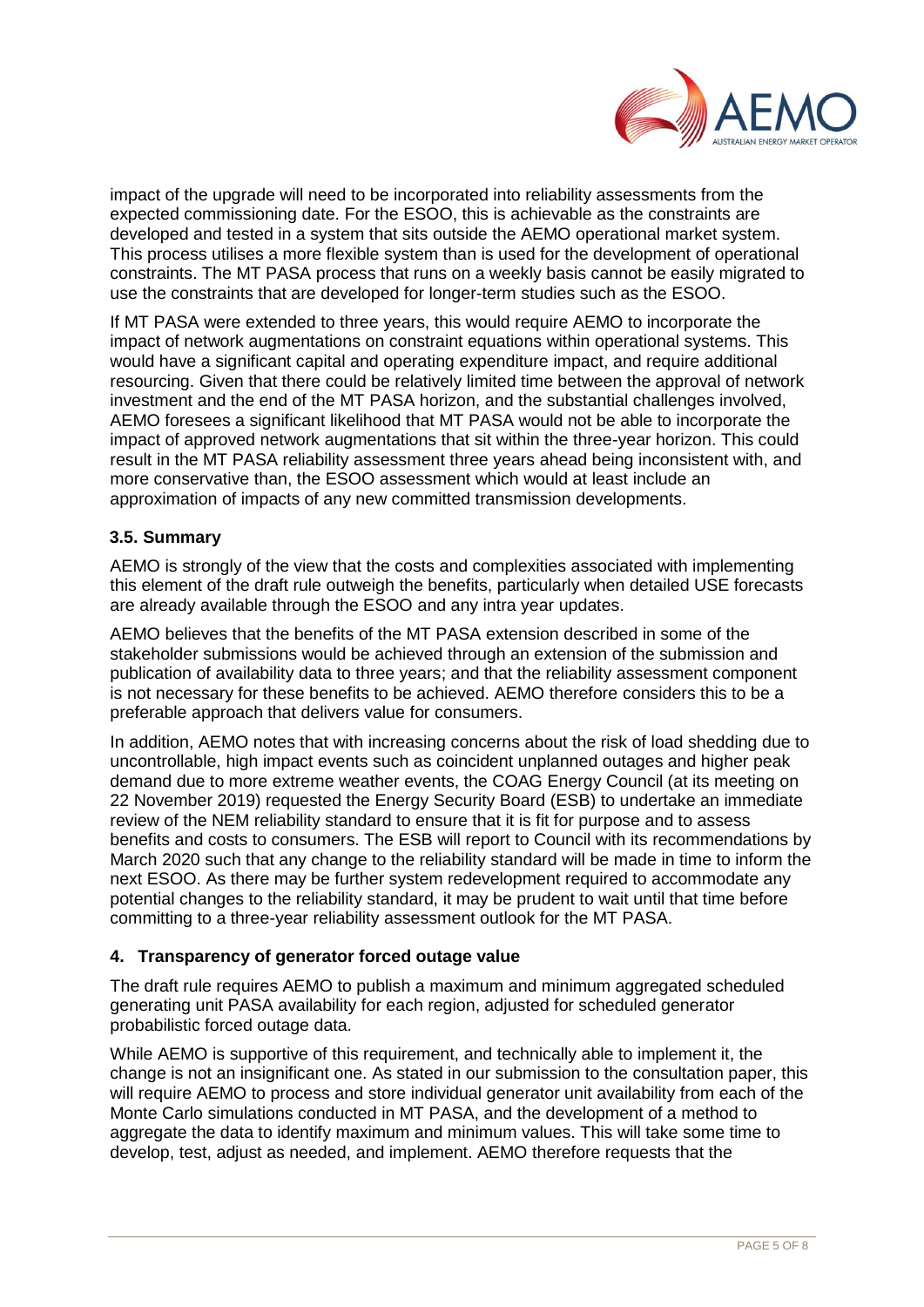

implementation date for this requirement be extended to 22 February 2021, to align with the MT PASA outlook element of the rule change.

In addition, AEMO considers that aggregated maximum and minimum values are not meaningful statistics for market participants, as the minimum will usually represent an outlier event given the number of simulations undertaken in an MT PASA run. AEMO is of the view that 10% and 90% probability of exceedance (POE) would provide more useful information for market participants because it provides a representation of the range of availability outcomes, consistent with how other results are reported in the MT PASA tables.

AEMO suggests that the Commission give further consideration to the most meaningful aggregated generator forced outage value for participants.

#### **5. Intending generation**

The draft rule requires AEMO to include the capabilities of proposed generation in the MT PASA, consistent with the ESOO information requirements set out in the NER.

AEMO is supportive of this element of the draft rule. As recognised by the Commission in its draft determination, AEMO has recently expanded the range of intending generation projects it includes in both the ESOO and MT PASA. The MT PASA includes new generation inputs once generators are classified as 'committed' on a continual basis. The MT PASA Process Description clearly states that committed generation that is under development is included in MT PASA, and details the approach for scheduled and semi-scheduled generation.

#### **6. Transparency and ease of use of demand data**

The draft rule requires AEMO to align the formats of published forecast and actual demand data to reduce confusion, and improve transparency of information provision, which would allow participants to make better informed decisions.

As stated in our submission to the consultation paper, AEMO has no strong objections to this change. AEMO has interpreted this requirement as requiring the publication of forecast and actual demand on an 'as generated' basis through the MT PASA system; that is, the requirement does not require the publication of forecast or actual scheduled demand. Publishing forecast scheduled demand requires a point forecast of the contribution from nonscheduled generation at time of peak. AEMO requests that the Commission consider clarifying this in its final determination by specifically referencing a demand definition.

In relation to the published demand forecasts, AEMO requests that the AEMC provides additional clarification in relation to the linkage between the publishing requirements (in 3.7.2(f)(1)) and the preparation of *MT PASA inputs* (in 3.7.2(c)(1)). Currently there is no direct linkage between these clauses, and as a result the data published under the requirements in (f) are not related to the *MT PASA inputs* prepared as per (c). As described in AEMO's previous submission, the values currently published for the daily 10% and 50% peak loads are not used in the MT PASA process, provide no value to AEMO, and impose an additional cost for AEMO to produce. AEMO suggests that (f) is revised to specifically state that the publication requirement is for the *MT PASA inputs*, which we believe is the intent of the rules.

AEMO is supportive of ERM's proposal for AEMO to provide in the published MT PASA data the maximum and minimum values of daily maximum demand forecast outcomes from both the 50% and 10% POE demand traces. AEMO's view is that providing outputs based on the demand traces currently used in MT PASA meets the publishing requirements in 3.7.2(f)(1)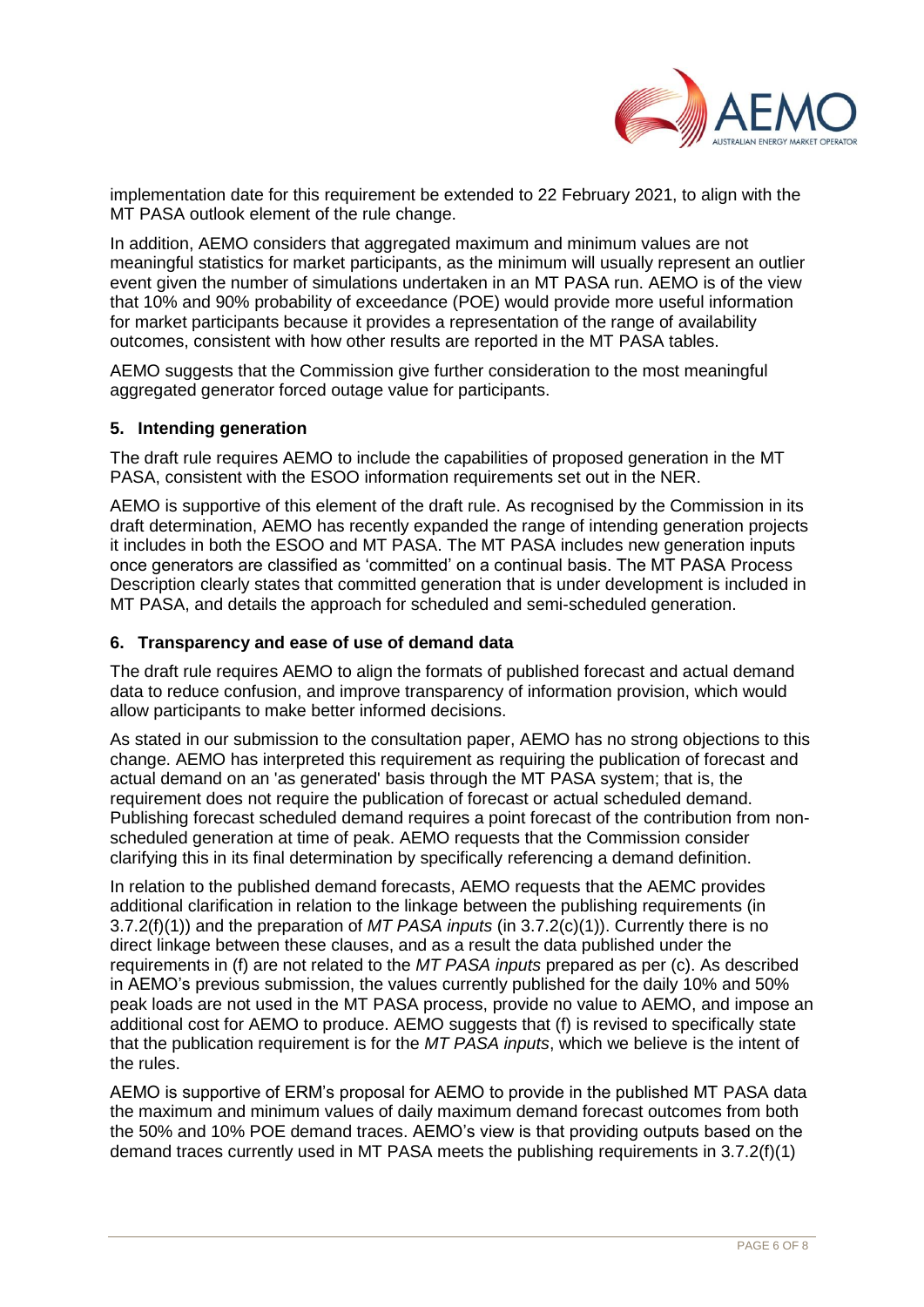

and intends to replace the current methodology with a new methodology based on the demand traces.

The current approach involves publishing data that is not used or relied on by AEMO and has been a source of confusion amongst stakeholders. AEMO's view is that the change to publish demand outputs based on the MT PASA inputs will be more meaningful to stakeholders and better reflect the best practice forecasting principles of transparency, accuracy and accountability.

Therefore, AEMO is not supportive of ERM's proposal for this to be in addition to the existing requirement to publish daily 10% and 50% peak demand forecasts as these outputs will meet our requirements under 3.7.2(f)(1).

AEMO is also not supportive of the requirement to issue advice as to whether a forecast has been updated on a monthly basis. AEMO views this requirement as unnecessarily onerous and inefficient. The current forecasts are published through AEMO's demand forecasting portal and therefore, any update to the forecast will be visible through this portal. Where AEMO has actionable evidence that conditions have changed, an updated forecast will be provided on the AEMO forecasting portal. The updated forecast will then be reflected in the next set of published MT PASA results and will be indicated as such through the regular market notice. A material change in demand forecasts would also trigger an ESOO update.

#### **7. Current intentions and best estimates**

The draft rule requires participants to provide MT PASA inputs that represent their current intentions and best estimates, consistent with the requirement for ESOO information. AEMO agrees that the information requirements for the MT PASA are not currently as strong as the ESOO and ST PASA under the rules, and therefore welcomes this change to support a more accurate assessment of medium-term system adequacy.

AEMO notes ERM's further proposal that generators provide a MT PASA reason with their outage submissions. AEMO considers that a better approach would be for scheduled generators or market participants to identify the type of outage when submitting individual MT PASA submissions, which would enable AEMO to more effectively plan and operate the system.

The information would also allow AEMO to undertake historical analysis to understand the reasons for outages, which is not possible with the current level of information provided. This could be achieved through the inclusion of a drop-down menu in MT PASA outage submissions, with a number of pre-defined categories, such as Planned, Unplanned, Forced, Partial, and Reserve.

This would require a minor adjustment to AEMO's systems to accommodate the generator outage classification menu, and potentially minor changes to market participants systems/processes, likely to be at minimal cost.

AEMO considers that this change is complimentary, but preferable to, ERM's proposal that generators provide a MT PASA reason with their outage submissions, as it would provide a more consistent approach to collecting and analysing outage information, and reduce the administrative burden for market participants.